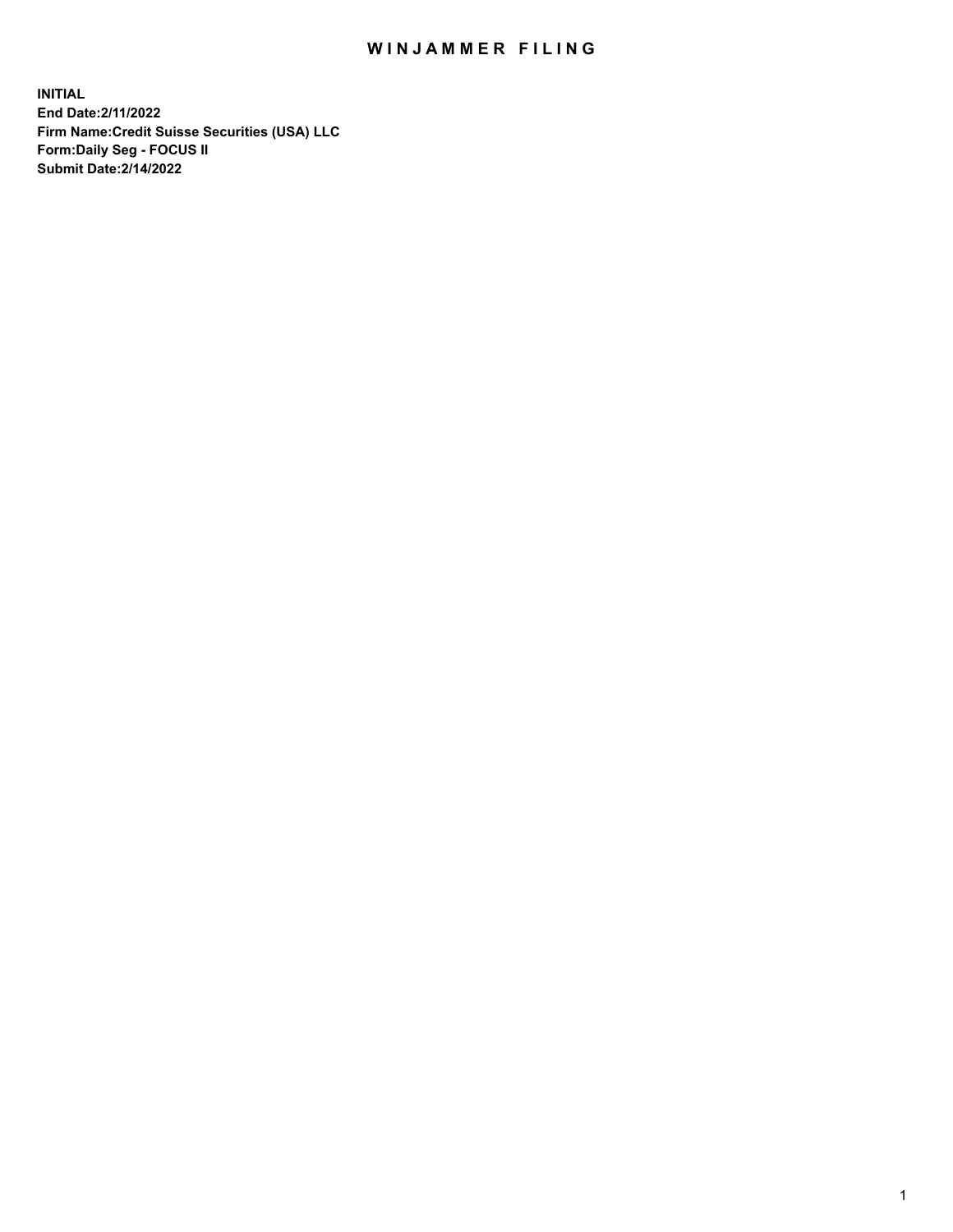**INITIAL End Date:2/11/2022** 

## **Firm Name:Credit Suisse Securities (USA) LLC Form:Daily Seg - FOCUS II Submit Date:2/14/2022**

## **Daily Segregation - Cover Page**

| Name of Company<br><b>Contact Name</b>                                                                                                                                                                                                                                                                                         | <b>Credit Suisse Securities (USA)</b><br><b>LLC</b>                |
|--------------------------------------------------------------------------------------------------------------------------------------------------------------------------------------------------------------------------------------------------------------------------------------------------------------------------------|--------------------------------------------------------------------|
| <b>Contact Phone Number</b>                                                                                                                                                                                                                                                                                                    | <b>Alexander Baptiste</b><br>919-994-6223                          |
| <b>Contact Email Address</b>                                                                                                                                                                                                                                                                                                   | alexander.baptiste@credit-suiss<br>e.com                           |
| FCM's Customer Segregated Funds Residual Interest Target (choose one):<br>a. Minimum dollar amount: ; or<br>b. Minimum percentage of customer segregated funds required:% ; or<br>c. Dollar amount range between: and; or<br>d. Percentage range of customer segregated funds required between:% and%.                         | $\frac{\frac{0}{5}}{\frac{0}{0}}$<br>0 <sub>0</sub>                |
| FCM's Customer Secured Amount Funds Residual Interest Target (choose one):<br>a. Minimum dollar amount: ; or<br>b. Minimum percentage of customer secured funds required:%; or<br>c. Dollar amount range between: and; or<br>d. Percentage range of customer secured funds required between:% and%.                            | $\frac{0}{5}$<br>$\underline{0}$ $\underline{0}$<br>0 <sub>0</sub> |
| FCM's Cleared Swaps Customer Collateral Residual Interest Target (choose one):<br>a. Minimum dollar amount: ; or<br>b. Minimum percentage of cleared swaps customer collateral required:% ; or<br>c. Dollar amount range between: and; or<br>d. Percentage range of cleared swaps customer collateral required between:% and%. | $\frac{0}{5}$<br>$\underline{0}$ $\underline{0}$<br>00             |

Attach supporting documents CH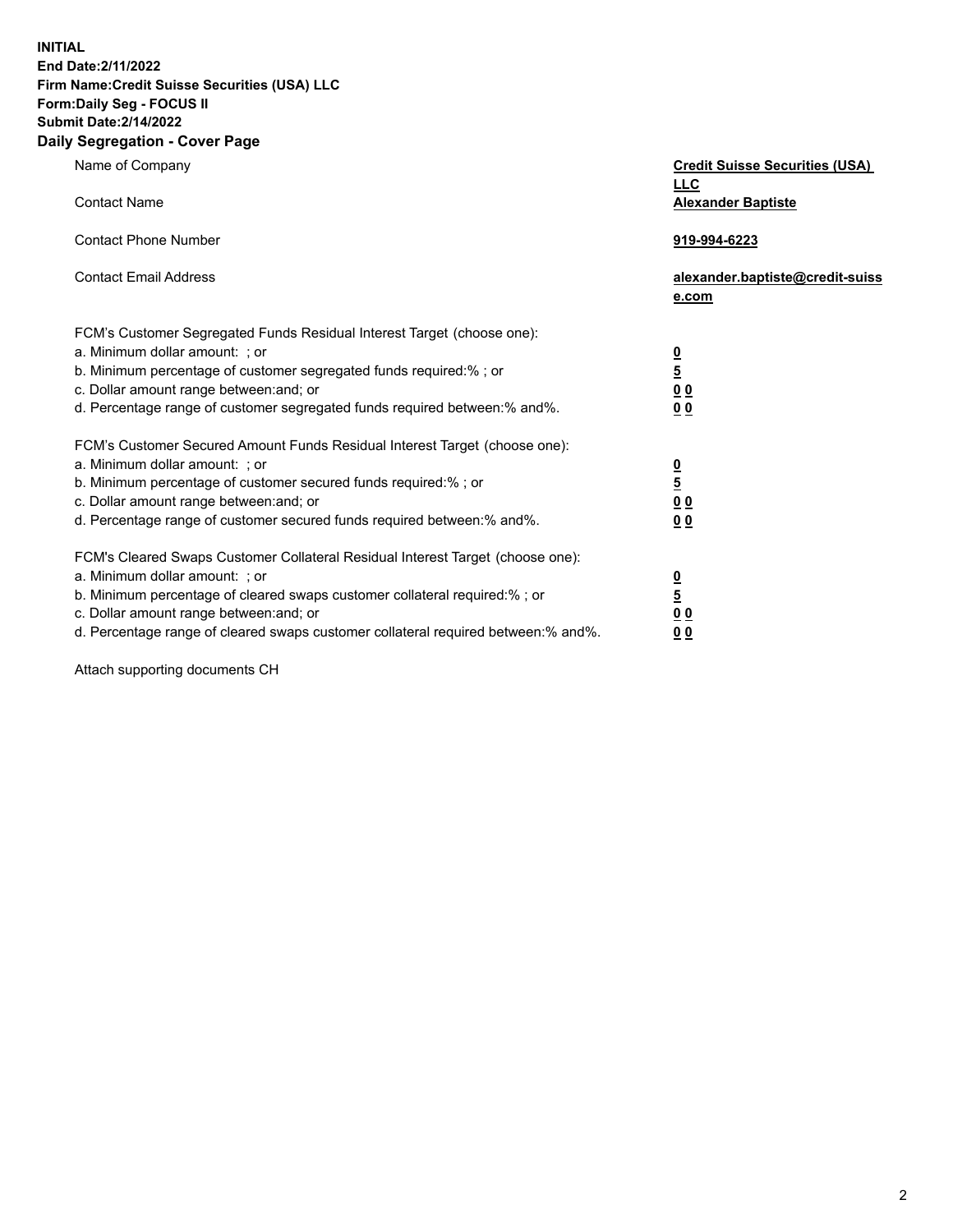**INITIAL End Date:2/11/2022 Firm Name:Credit Suisse Securities (USA) LLC Form:Daily Seg - FOCUS II Submit Date:2/14/2022** 

## **Daily Segregation - Secured Amounts**

|     | Foreign Futures and Foreign Options Secured Amounts                                                        |                                   |
|-----|------------------------------------------------------------------------------------------------------------|-----------------------------------|
|     | Amount required to be set aside pursuant to law, rule or regulation of a foreign                           | $0$ [7305]                        |
|     | government or a rule of a self-regulatory organization authorized thereunder                               |                                   |
| 1.  | Net ledger balance - Foreign Futures and Foreign Option Trading - All Customers                            |                                   |
|     | A. Cash                                                                                                    | 4,054,032,857 [7315]              |
|     | B. Securities (at market)                                                                                  | 762,739,774 [7317]                |
| 2.  | Net unrealized profit (loss) in open futures contracts traded on a foreign board of trade                  | $-2,003,896,858$ [7325]           |
| 3.  | Exchange traded options                                                                                    |                                   |
|     | a. Market value of open option contracts purchased on a foreign board of trade                             | 7,574,969 [7335]                  |
|     | b. Market value of open contracts granted (sold) on a foreign board of trade                               | $-4,525,186$ [7337]               |
| 4.  | Net equity (deficit) (add lines 1. 2. and 3.)                                                              | 2,815,925,556 [7345]              |
| 5.  | Account liquidating to a deficit and account with a debit balances - gross amount                          | 153,860,866 [7351]                |
|     | Less: amount offset by customer owned securities                                                           | -153,397,844 [7352]463,022 [7354] |
| 6.  | Amount required to be set aside as the secured amount - Net Liquidating Equity                             | 2,816,388,578 [7355]              |
| 7.  | Method (add lines 4 and 5)                                                                                 |                                   |
|     | Greater of amount required to be set aside pursuant to foreign jurisdiction (above) or line                | 2,816,388,578 [7360]              |
|     | 6.<br>FUNDS DEPOSITED IN SEPARATE REGULATION 30.7 ACCOUNTS                                                 |                                   |
| 1.  | Cash in banks                                                                                              |                                   |
|     | A. Banks located in the United States                                                                      | 14,004,034 [7500]                 |
|     | B. Other banks qualified under Regulation 30.7                                                             | 450,565,714 [7520]464,569,748     |
|     |                                                                                                            | [7530]                            |
| 2.  | Securities                                                                                                 |                                   |
|     | A. In safekeeping with banks located in the United States                                                  | 762,739,774 [7540]                |
|     | B. In safekeeping with other banks qualified under Regulation 30.7                                         | 0 [7560] 762, 739, 774 [7570]     |
| 3.  | Equities with registered futures commission merchants                                                      |                                   |
|     | A. Cash                                                                                                    | $0$ [7580]                        |
|     | <b>B.</b> Securities                                                                                       | $0$ [7590]                        |
|     | C. Unrealized gain (loss) on open futures contracts                                                        | $0$ [7600]                        |
|     | D. Value of long option contracts                                                                          | $0$ [7610]                        |
|     | E. Value of short option contracts                                                                         | 0 [7615]0 [7620]                  |
| 4.  | Amounts held by clearing organizations of foreign boards of trade                                          |                                   |
|     | A. Cash                                                                                                    | $0$ [7640]                        |
|     | <b>B.</b> Securities                                                                                       | $0$ [7650]                        |
|     | C. Amount due to (from) clearing organization - daily variation                                            | $0$ [7660]                        |
|     | D. Value of long option contracts                                                                          | $0$ [7670]                        |
|     | E. Value of short option contracts                                                                         | 0 [7675]0 [7680]                  |
| 5.  | Amounts held by members of foreign boards of trade                                                         |                                   |
|     | A. Cash                                                                                                    | 4,968,112,685 [7700]              |
|     | <b>B.</b> Securities                                                                                       | $0$ [7710]                        |
|     | C. Unrealized gain (loss) on open futures contracts                                                        | $-2,102,763,810$ [7720]           |
|     | D. Value of long option contracts                                                                          | 7,574,969 [7730]                  |
|     | E. Value of short option contracts                                                                         | -4,525,186 [7735]2,868,398,658    |
|     |                                                                                                            | [7740]                            |
| 6.  | Amounts with other depositories designated by a foreign board of trade                                     | $0$ [7760]                        |
| 7.  | Segregated funds on hand                                                                                   | $0$ [7765]                        |
| 8.  | Total funds in separate section 30.7 accounts                                                              | 4,095,708,180 [7770]              |
| 9.  | Excess (deficiency) Set Aside for Secured Amount (subtract line 7 Secured Statement<br>Page 1 from Line 8) | 1,279,319,602 [7380]              |
| 10. | Management Target Amount for Excess funds in separate section 30.7 accounts                                | 140,819,429 [7780]                |
|     |                                                                                                            |                                   |

11. Excess (deficiency) funds in separate 30.7 accounts over (under) Management Target **1,138,500,173** [7785]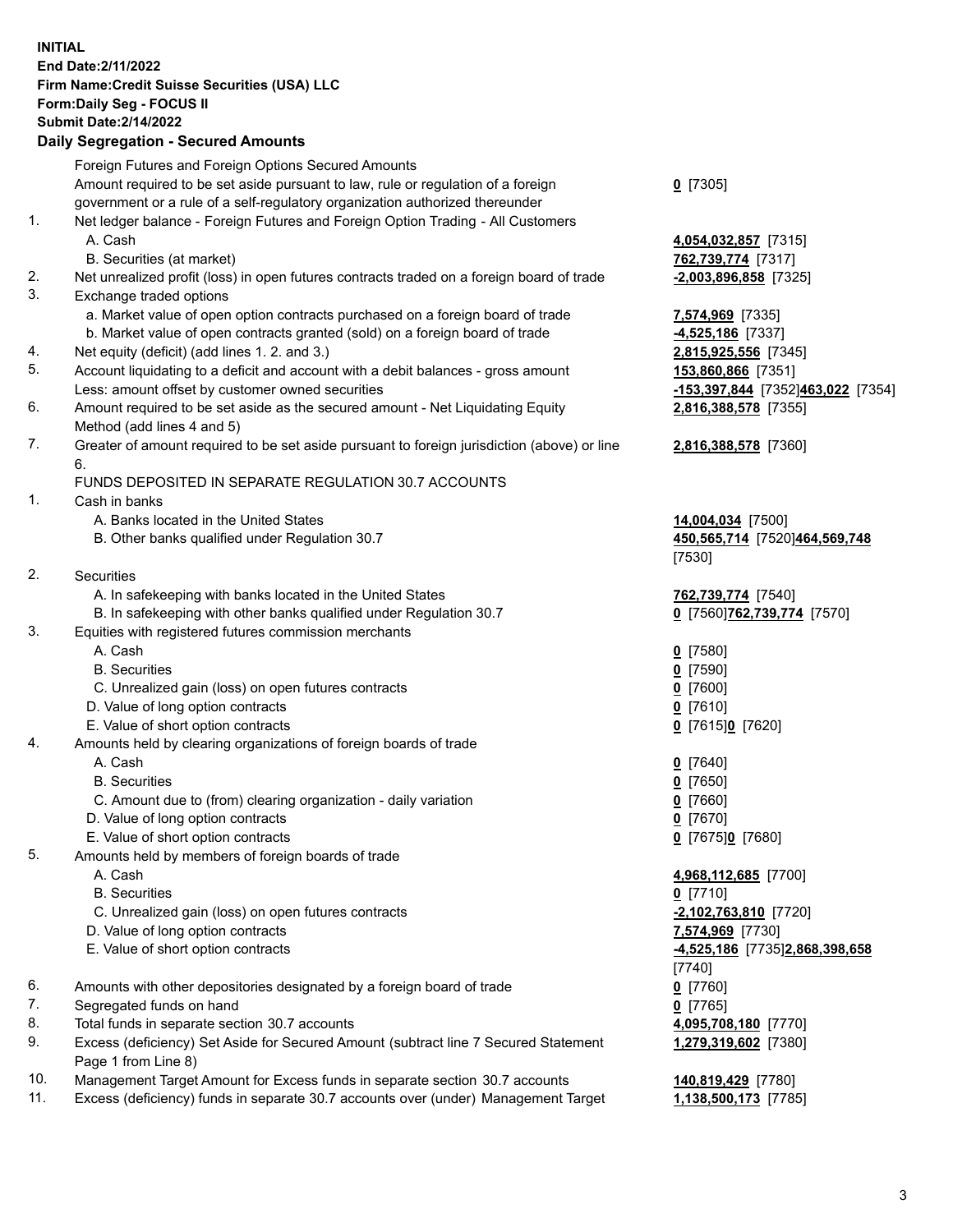15. Management Target Amount for Excess funds in segregation **113,147,958** [7194] **INITIAL End Date:2/11/2022 Firm Name:Credit Suisse Securities (USA) LLC Form:Daily Seg - FOCUS II Submit Date:2/14/2022 Daily Segregation - Segregation Statement**  SEGREGATION REQUIREMENTS(Section 4d(2) of the CEAct) 1. Net ledger balance A. Cash **1,653,275,438** [7010] B. Securities (at market) **778,374,928** [7020] 2. Net unrealized profit (loss) in open futures contracts traded on a contract market **-199,717,248** [7030] 3. Exchange traded options A. Add market value of open option contracts purchased on a contract market **115,781,999** [7032] B. Deduct market value of open option contracts granted (sold) on a contract market **-84,779,648** [7033] 4. Net equity (deficit) (add lines 1, 2 and 3) **2,262,935,469** [7040] 5. Accounts liquidating to a deficit and accounts with debit balances - gross amount **29,842,726** [7045] Less: amount offset by customer securities **-29,819,042** [7047] **23,684** [7050] 6. Amount required to be segregated (add lines 4 and 5) **2,262,959,153** [7060] FUNDS IN SEGREGATED ACCOUNTS 7. Deposited in segregated funds bank accounts A. Cash **390,704,638** [7070] B. Securities representing investments of customers' funds (at market) **0** [7080] C. Securities held for particular customers or option customers in lieu of cash (at **625,656,314** [7090] market) 8. Margins on deposit with derivatives clearing organizations of contract markets A. Cash **1,175,079,701** [7100] B. Securities representing investments of customers' funds (at market) **0** [7110] C. Securities held for particular customers or option customers in lieu of cash (at **152,718,614** [7120] market) 9. Net settlement from (to) derivatives clearing organizations of contract markets **73,389,768** [7130] 10. Exchange traded options A. Value of open long option contracts **115,781,999** [7132] B. Value of open short option contracts **-84,779,648** [7133] 11. Net equities with other FCMs A. Net liquidating equity **166,647** [7140] B. Securities representing investments of customers' funds (at market) **0** [7160] C. Securities held for particular customers or option customers in lieu of cash (at **0** [7170] market) 12. Segregated funds on hand **0** [7150] 13. Total amount in segregation (add lines 7 through 12) **2,448,718,033** [7180] 14. Excess (deficiency) funds in segregation (subtract line 6 from line 13) **185,758,880** [7190]

 16. Excess (deficiency) funds in segregation over (under) Management Target Amount **72,610,922** [7198] Excess